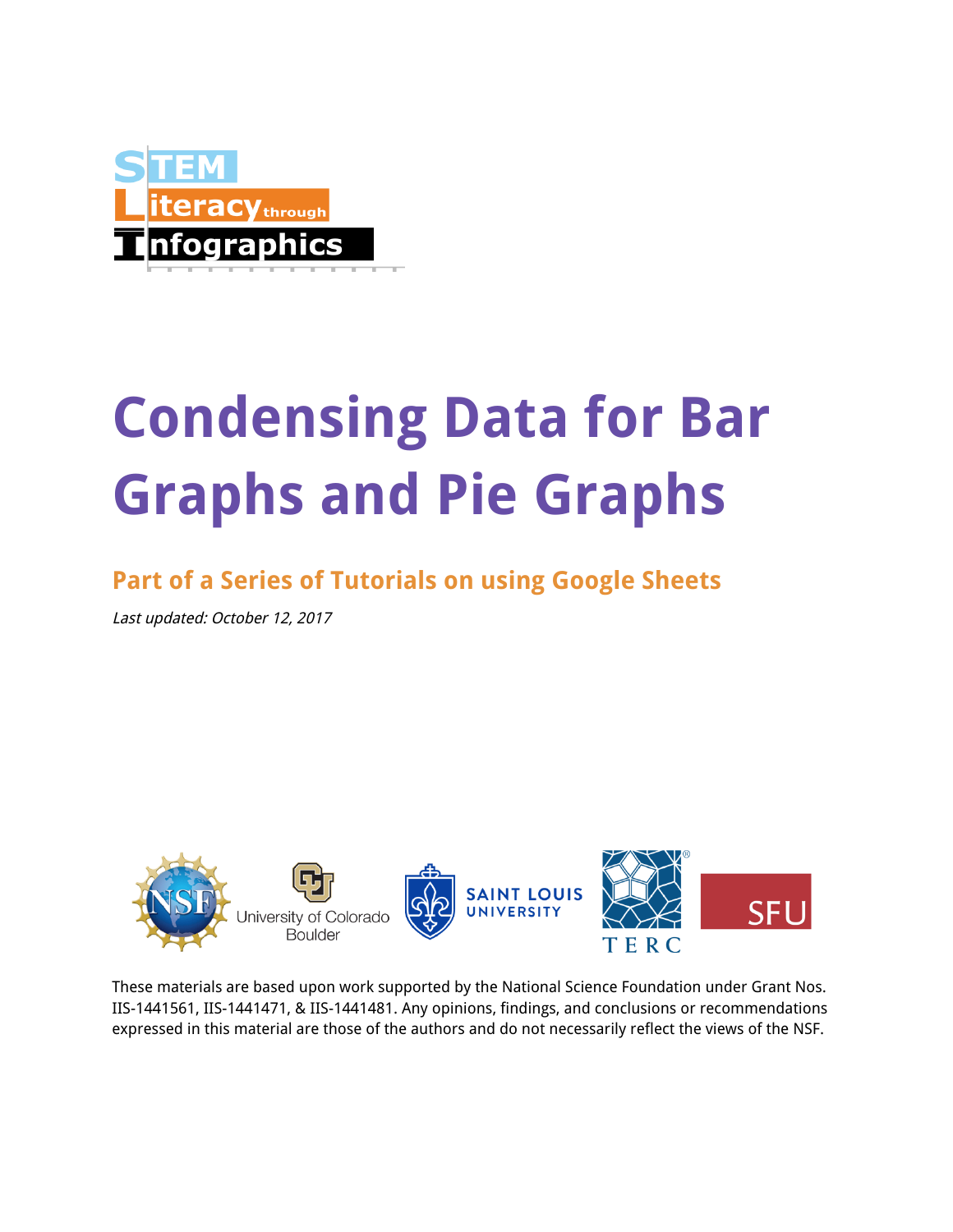#### **Case Data versus Summary Data**

Data sets on the Web may contain thousands or millions of rows of data. Each row of data can be considered a single instance of an event or entry about a specific entity (e.g. person, country, food product, or date), and each column of data has the same type of information about each instance of data (e.g. for people, the columns might be age, height, weight, hair color etc.). The rows are called cases and the columns are called variables. The different entries for each column of data may be constrained to a limited set of options to choose from (e.g. for a column named hair color, the options may be limited to black, brown, red, blonde for natural hair colors) and these can be considered categories.

Sometimes we're interested in information about the relative number of cases in each category, and when this is analyzed, it is often referred to as "summary data."

#### **From Categories into Distributions**

One way to make meaning from a dataset is by making a graph that shows the number of cases into categories - that is, what proportion or percentage of the cases fall into each of a small number of categories, such as gender, income groups or marital status. When you have an overview of this information, it's called a distribution. This tutorial will show you how to use Google Sheets to figure out the numbers for the distribution you are interested in, then use the results to create pie graphs and bar graphs in an infographic canvas tool.

#### **Getting the Sample Data**

We're going to use, as our example, the National Health and Nutritional Examination Survey (NHANES) dataset. In the NHANES dataset, there are several thousand cases, each of which has data about a single person. NHANES data are highly encoded with numbers or abbreviations that stand in for readable words, and also come with a lot of metadata (data about data). These two factors make their datasets confusing for the general public. However, there is a useful data exploration interface for NHANES, which has been developed by Tim Erickson, a freelance science and math educator. The data have already been downloaded from NHANES and reformatted to be easily accessible.

Go to the EEPS NHANES data exploration system web page:

<http://www.eeps.com/zoo/nhanes/source/choose.php>. There you will find a webform where you can select the variables you want to examine, including demographics, body measurements, and biochemistry bloodwork information. Where applicable, the units are next to each variable. For example, "Age" is in years, "Weight" is in kilograms, and "Height" is in centimeters.

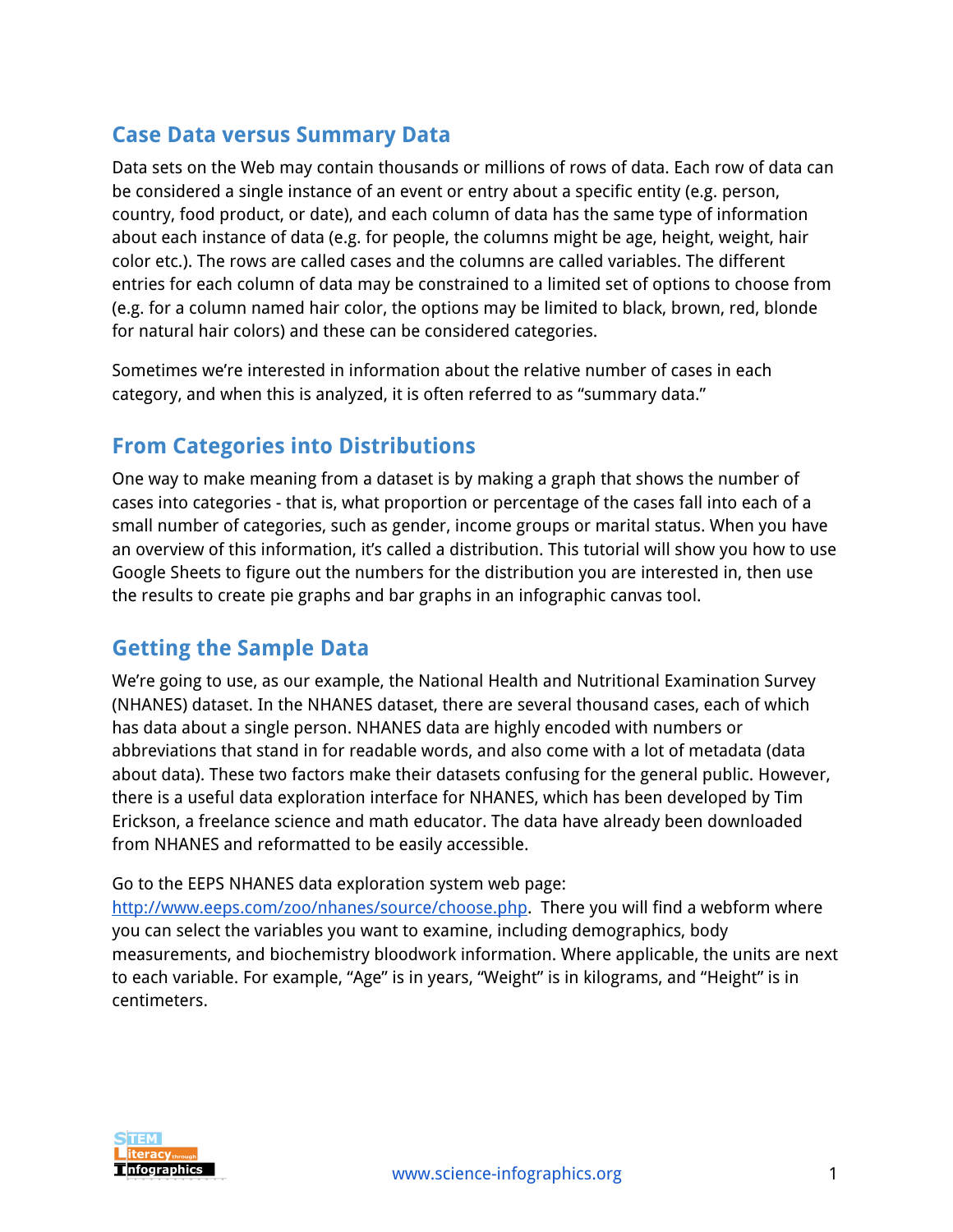

For this tutorial, check the box for H\_Income (Household Income) in the Demography section and keep the default variables already marked. In this interface you are required to look at a preview of your data before you get a large sample, so click on the button "Preview the Data" at the top. The data exploration system will load a table with a handful of sample cases in the web page.

| search setup                                                     | <b>Preview data</b> |                                                                  |                                                                                                                       |                        |                 |               |       |                   |               | Insert ID = $10803$ |
|------------------------------------------------------------------|---------------------|------------------------------------------------------------------|-----------------------------------------------------------------------------------------------------------------------|------------------------|-----------------|---------------|-------|-------------------|---------------|---------------------|
| <b>NHANES</b> site                                               |                     |                                                                  |                                                                                                                       |                        |                 |               |       | Last modified:    |               |                     |
|                                                                  |                     | This preview page shows ten cases. The whole set has 9041 cases. |                                                                                                                       |                        |                 |               |       |                   | July 16, 2007 |                     |
| eeps home                                                        |                     |                                                                  | Get entire sample Sample size: 100                                                                                    |                        |                 |               |       |                   |               |                     |
| den of inquiry                                                   |                     |                                                                  |                                                                                                                       |                        |                 |               |       |                   |               |                     |
|                                                                  | Sex Age             |                                                                  | Race1                                                                                                                 | Education              | <b>H</b> Income | Marital       |       | Weight Height BMI |               |                     |
|                                                                  | Female 9            |                                                                  | Mexican American                                                                                                      | Less than HS           | $$10-15K$       |               | 26.2  | 128.9             | 15.77         |                     |
|                                                                  | Male                | 70                                                               | Mexican American                                                                                                      | Less than HS \$20-25 K |                 | Married       | 83.2  | 162.6             | 31.47         |                     |
|                                                                  | Male                | $\overline{2}$                                                   | <b>Black</b>                                                                                                          |                        | $$10-15K$       |               | 12.8  | 90.8              | 15.53         |                     |
|                                                                  | Male                | 48                                                               | Mexican American                                                                                                      | Less than HS \$55-65 K |                 | Married       | 104.4 | 174.3             | 34.36         |                     |
|                                                                  | Female 6            |                                                                  | Black                                                                                                                 | Less than HS \$0-5 K   |                 |               | 21.9  | 120.2             | 15.16         |                     |
|                                                                  | Female 6            |                                                                  | Black                                                                                                                 | Less than HS \$55-65 K |                 |               | 32.7  | 126.9             | 20.31         |                     |
|                                                                  | Male                | $\overline{2}$                                                   | Mexican American                                                                                                      |                        | $$10-15K$       |               | 12.9  | 85.9              | 17.48         |                     |
|                                                                  | Male                | 15                                                               | White                                                                                                                 | Less than $HS$ \$75+ K |                 | Never married | 76.5  | 172.4             | 25.74         |                     |
|                                                                  | Female 31           |                                                                  | Other including multi                                                                                                 | More than HS \$25-35 K |                 | Married       | 59.4  | 161.5             | 22.77         |                     |
|                                                                  | Male                | 39                                                               | White                                                                                                                 | More than HS \$75+ K   |                 | Married       | 75.2  | 177.5             | 23.87         |                     |
| <b>Search specification</b><br>Filter: WHERE (t1.SEQN = t2.SEQN) |                     |                                                                  | Variables: t1.RIAGENDR, t1.RIDAGEYR, t1.RIDRETH1, t1.DMDEDUC, t1.INDHHINC, t1.DMDMARTL, t2.BMXWT, t2.BMXHT, t2.BMXBMI |                        |                 |               |       |                   |               |                     |
|                                                                  |                     |                                                                  |                                                                                                                       |                        |                 |               |       |                   |               |                     |

If the data are what you expected, enter 2000 in the "Sample size" text box and click on "Get entire sample". We chose a sample of 2000 to demonstrate how Google Sheets can help you deal with a large amount of data easily. The interface will give you 2000 cases, as requested.

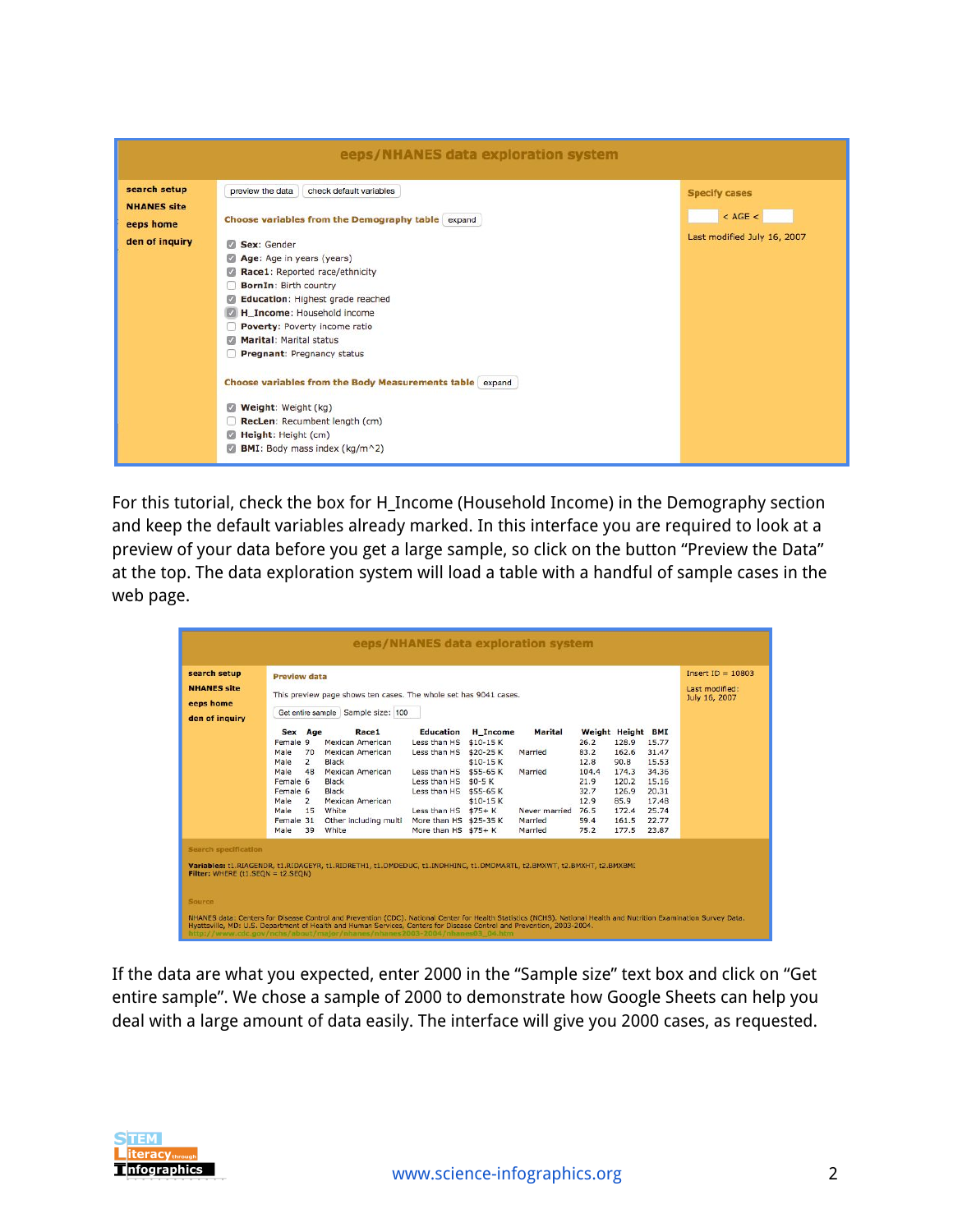|                                                                   |                                                                                                                                                                                                                                                                                                                                                                                                           |                                                                                                                                                                     |                                                    | eeps/NHANES data exploration system                                                                             |                                                                                                         |                                                                                              |                                                                                               |                                |
|-------------------------------------------------------------------|-----------------------------------------------------------------------------------------------------------------------------------------------------------------------------------------------------------------------------------------------------------------------------------------------------------------------------------------------------------------------------------------------------------|---------------------------------------------------------------------------------------------------------------------------------------------------------------------|----------------------------------------------------|-----------------------------------------------------------------------------------------------------------------|---------------------------------------------------------------------------------------------------------|----------------------------------------------------------------------------------------------|-----------------------------------------------------------------------------------------------|--------------------------------|
| search setup<br><b>NHANES</b> site<br>eeps home<br>den of inquiry | <b>Data Results</b><br>Sex: Gender<br>Age: Age in years<br>Race1: Reported race/ethnicity<br><b>Education: Highest grade reached</b><br>H Income: Household income<br><b>Marital: Marital status</b><br>Weight: Weight<br><b>Height: Height</b><br><b>BMI: Body mass index</b><br>This sample has a total of 2000 cases.                                                                                  |                                                                                                                                                                     |                                                    |                                                                                                                 |                                                                                                         |                                                                                              |                                                                                               | Last modified<br>July 16, 2007 |
|                                                                   | Race1<br>Sex Age<br>Female 10<br><b>Black</b><br>Female 48<br>Other including multi More than HS \$25-35 K<br>White<br>Female 8<br>Other including multi Less than HS \$45-55 K<br>Male<br>16<br>Male<br>3<br><b>Black</b><br>Male<br>20<br>White<br>Male<br>82<br>White<br>Female 2<br>Mexican American<br>Female 56<br>Other Hispanic<br>Female 54<br>Mexican American<br>Female 31<br>Mexican American | Less than HS \$10-15 K<br>Less than HS \$55-65 K<br>More than HS \$75+ K<br>HS incl GED \$20-25 K<br>Less than HS \$35-45 K<br>More than HS \$0-5 K<br>Less than HS | <b>Education H_Income</b><br>\$5-10 K<br>\$35-45 K | Marital<br><b>Divorced</b><br>Never married<br>Never married<br>Married<br>Married<br>Divorced<br>Never married | Weight Height BMI<br>32.1<br>72.8<br>28.1<br>53.9<br>20.3<br>86<br>57.3<br>11.8<br>51.6<br>104<br>103.8 | 140.3<br>159.4<br>128.7<br>160.1<br>107.7<br>182.6<br>168.6<br>85.9<br>150.1<br>163<br>151.8 | 16.31<br>28.65<br>16.96<br>21.03<br>17.5<br>25.79<br>20.16<br>15.99<br>22.9<br>39.14<br>45.05 |                                |
|                                                                   | 77<br>Male<br>White<br>Male<br>$\overline{2}$<br>White<br>Mexican American<br>Female 9<br>$\overline{z}$<br>Male<br>Black                                                                                                                                                                                                                                                                                 | Less than HS \$45-55 K<br>Less than $HS$ \$75+ K                                                                                                                    | $$10-15K$<br><b>¢35.45 K</b>                       | Living with partner                                                                                             | 81.8<br>13.4<br>30.5<br>15A                                                                             | 178<br>92.2<br>142.4<br>935 1762                                                             | 25.82<br>15.76<br>15.04                                                                       |                                |

Select all the contents of the table, then copy and paste the data into a new Google Sheet file. It should paste correctly into each spreadsheet cell. If it doesn't, make sure you have selected only the contents of the table. If you select any text before the table, after the table or in the side panel, everything will get pasted into a single cell; this is a common error. Now that our data are in Google Sheets, we are ready for analysis.

#### **Reading the Data**

Starting off, take a look at what's going on here. In this dataset sample, we have Sex, Age, Race, Education, Household Income, Marital Status, Weight (kg), Height (cm), and BMI (body mass index, a measure of body fat based on height and weight). (The kg and cm labels come from the EEPS NHANES web page where we requested the data.) Age, Weight, Height, and BMI have numerical values. Sex, Race, Education, Household Income, and Marital Status have text values with limited options, as listed below.

| Column    | <b>Possible Text Values</b>                                                                                             |  |  |  |  |  |
|-----------|-------------------------------------------------------------------------------------------------------------------------|--|--|--|--|--|
| Sex       | Male, Female                                                                                                            |  |  |  |  |  |
| Race      | Black, White, Mexican American, Other Hispanic, and Other including multi                                               |  |  |  |  |  |
| Education | More than HS, Less than HS, HS incl GED, blank                                                                          |  |  |  |  |  |
| H_Income  | \$0-5 K, \$5-10 K, \$10-15 K, \$15-20 K, \$20-25 K, \$25-\$35 K, \$35-45 K, \$45-55 K,<br>\$55-65 K, \$65-75 K, \$75+ K |  |  |  |  |  |

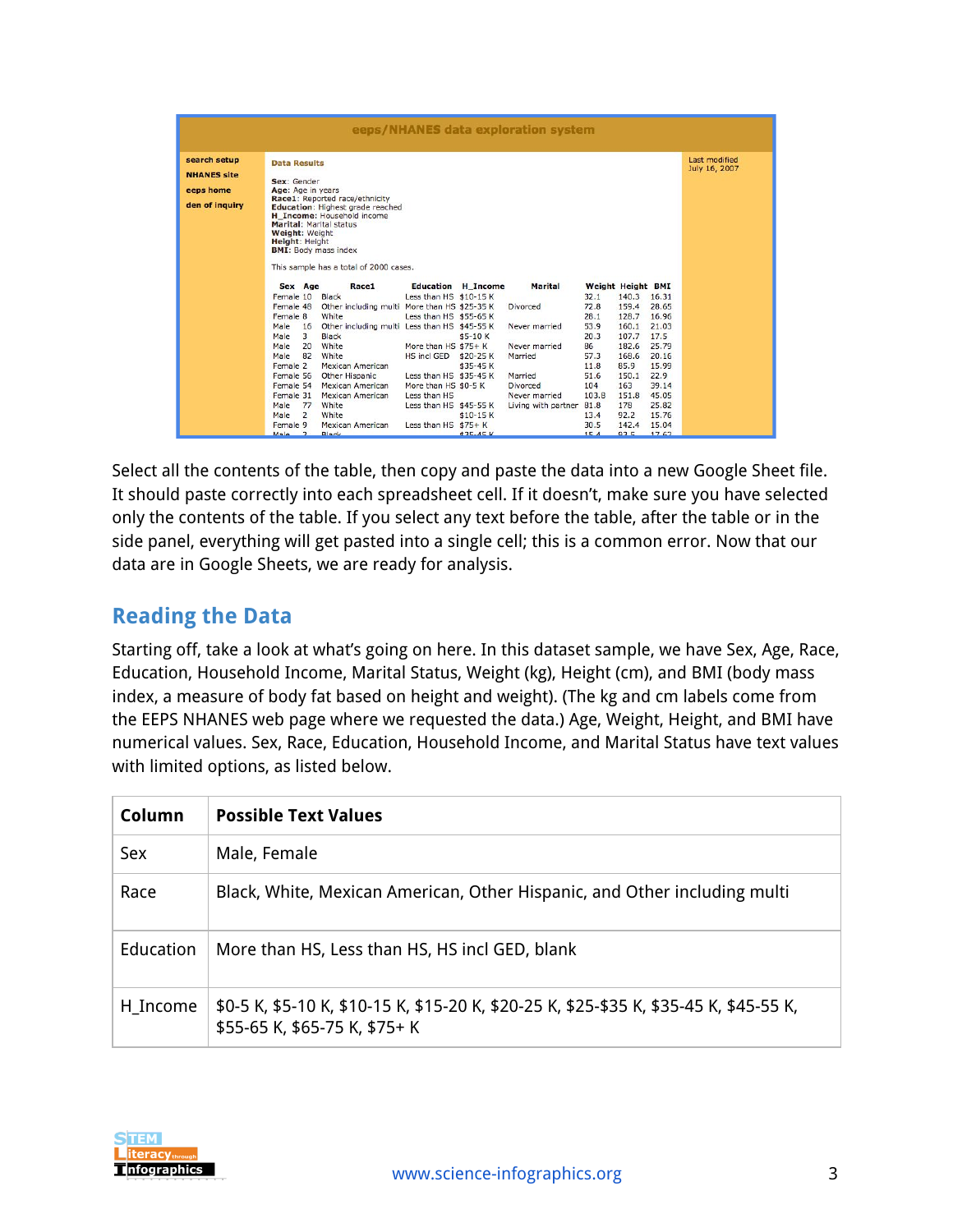| Marital | Never Married, Married, Divorced, Widowed, Separated, Living with Partner, |
|---------|----------------------------------------------------------------------------|
| Status  | ∣ blank                                                                    |

Some of the things we might notice about the data are:

- The values for Household Income look like numerical values, but they are actually categories, each of which indicates a range of incomes.
- Education is generally blank for young children who are not old enough to have entered school yet.
- Marital Status is blank for people 13 years of age and under.
- Values for Height and Weight have decimals.

We'll now look at two different ways to explore the distribution of Race in our sample. We'll use Google Sheets to generate the data, then create both a pie chart and a bar graph in your infographic creation tool of choice. You can paste these into your infographic canvas tool, but if you wanted to create something like it directly in the tool so that you have more control over design and aesthetics, you can follow a procedure something like the following. The basic idea is to grab the summary data from the graphs in Google Sheets, organize them in a separate Google Sheet worksheet, and use the organized data in an infographic canvas tool to create a pie graph and a bar graph.

#### **Analyzing the Data for the Distribution of Race**

For this tutorial, we will only look at the Race column. First, select the entire Race column by clicking on the letter above the column. With it selected, go to Insert->Chart. It will automatically insert a bar chart. Hover over the bars and you will see the number of people in each bar for each race.

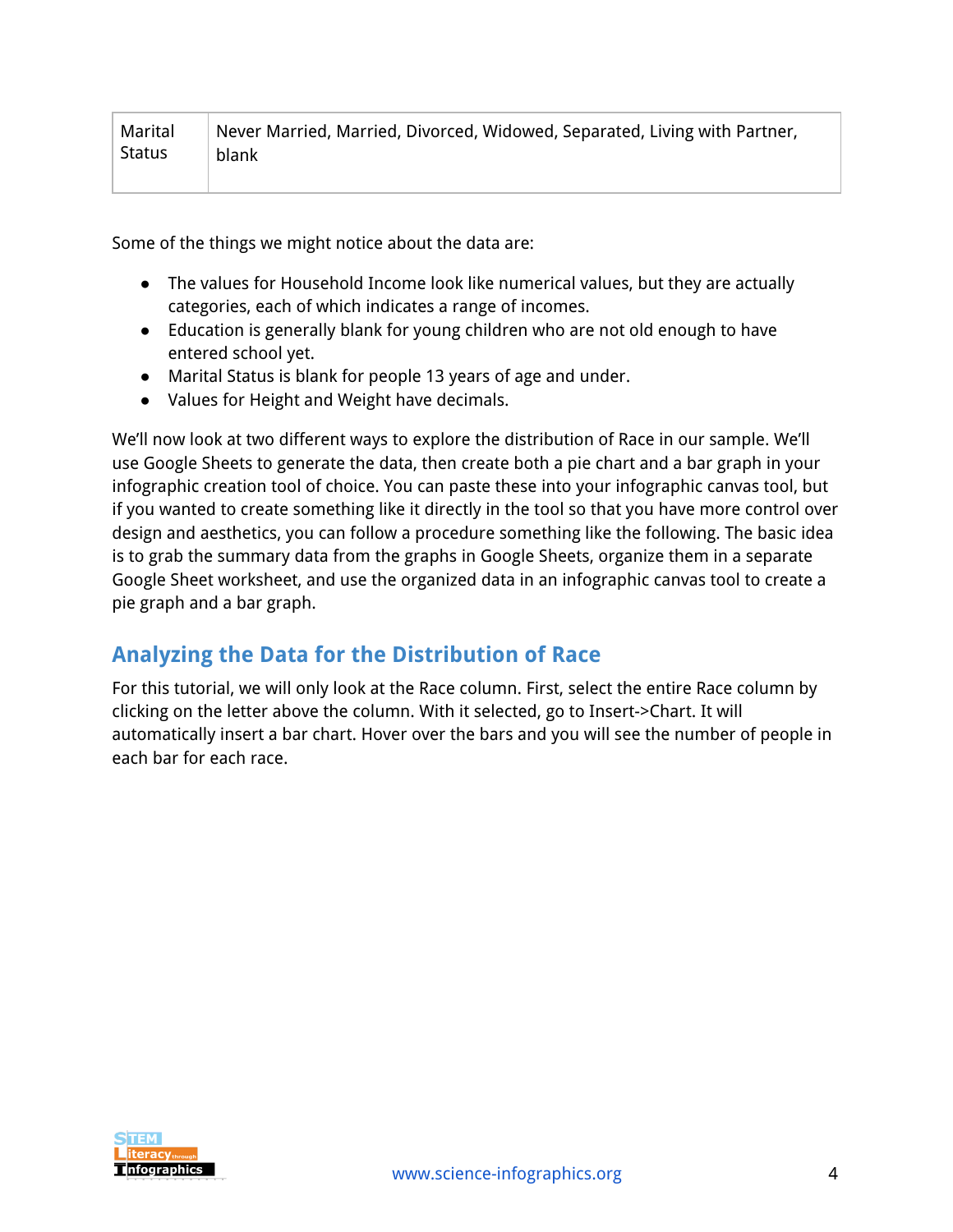

Create a new worksheet in your Google Sheet for these numbers. Make sure to put in a header row to describe the data underneath. In column A, put "Race" in cell A1, and list out the different races below. In column B, put "Count" in B1, and copy the numbers for each race from the bar graph you made in Sheets. You may want to sort the rows so that the count numbers are in decreasing order. This looks better when making pie graphs, but be careful it may give people the wrong idea about the data having a "downward trend" in a bar graph.

Watch out: don't use a line graph for this kind of data because the different races are discrete categories, not a continuous interval or time span.

|                | А                            | B     |  |  |
|----------------|------------------------------|-------|--|--|
| $\cdot$ 1      | Race                         | Count |  |  |
| $\overline{2}$ | Mexican American             | 497   |  |  |
| 3              | White                        | 844   |  |  |
| 4              | <b>Black</b>                 | 511   |  |  |
| 5              | <b>Other Hispanic</b>        | 72    |  |  |
| 6              | <b>Other including Multi</b> | 76    |  |  |
|                |                              |       |  |  |

## **Recreating the Graph in an Infographic Canvas Tool**

You can copy over the data into the tool's data table, and depending on the tool and the type of graph, you may have to leave out the header row. For example, in Venngage, the pie graph